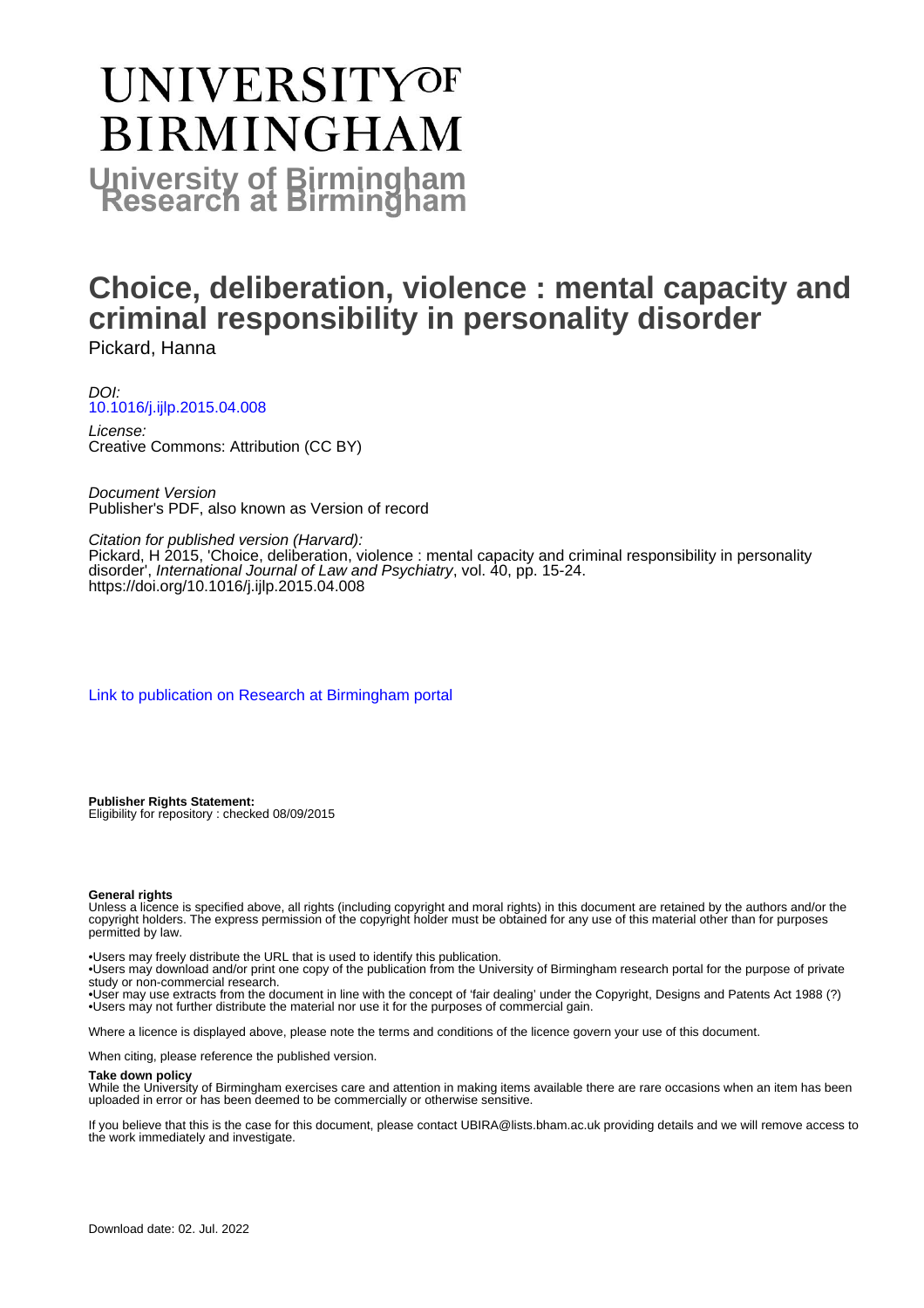Contents lists available at [ScienceDirect](http://www.sciencedirect.com/science/journal/01602527)



International Journal of Law and Psychiatry



### Choice, deliberation, violence: Mental capacity and criminal responsibility in personality disorder

## CrossMark

### Hanna Pickard<sup>\*</sup>

Department of Philosophy, University of Birmingham, Edgbaston, Birmingham B15 2TT, UK

#### article info abstract

Available online 18 May 2015

Keywords: Autonomy Criminal responsibility Mental capacity Personality disorder Self-harm Violence

others. These behaviours overlap when the means chosen to self-harm or attempt suicide put others at risk. In such circumstances, an individual's mental state at one and the same time may be deemed to meet the conditions for criminal responsibility, and to warrant involuntary hospital admission. I explore this tension in how people with personality disorder are treated at the hands of the criminal and civil law respectively in England and Wales: they may be deemed sufficiently mentally well to be punished for their crimes, but not deemed sufficiently mentally well to retain the right to make their own decisions about matters of serious importance to their own lives, including whether or not to continue them. The article divides into four sections. After introducing this tension, Section 2 sketches the nature of personality disorder and the psychology underlying self-directed and otherdirected violence. Section 3 addresses the questions of whether people with personality disorder who are violent, whether towards self or others, typically meet the conditions for criminal responsibility and mental capacity respectively, considering in particular whether their underlying desires and values, or their emotional distress, affect their mental capacity to make treatment decisions. Section 4 then considers what we might do to address the tension, within the confines of current legislation. Drawing on The Review of the Mental Health Act 1983, I argue that we are ethically justified in involuntarily admitting to hospital people with personality disorder who pose a serious risk to themselves only if we simultaneously undertake to offer genuine help for their future, in the form of appropriate treatment, social support, and better life opportunities — a provision which, as things stand in England and Wales, is sorely lacking.

Personality disorder is associated with self-harm and suicide, as well as criminal offending and violence towards

© 2015 The Author. Published by Elsevier Ltd. This is an open access article under the CC BY license [\(http://creativecommons.org/licenses/by/4.0/\)](http://creativecommons.org/licenses/by/4.0/).

#### 1. Introduction

Consider the following clinical vignette:

P has a long history of involvement with mental health services and is well known to the local police. He has a diagnosis of personality disorder and takes a number of psychiatric medications, including sleeping pills and sedatives. He has had repeated hospital admissions due to overdoses and other forms of severe self-harm, usually in the form of cutting or burning. He drinks regularly, and can become aggressive and threatening, especially when drunk.The police and the community mental health team are currently trying to locate P, who made an emergency appointment with his doctor this morning. P arrived in a dishevelled, agitated, and emotionally distressed state. Upon questioning, he admitted to intending to kill himself, but ended the appointment abruptly when his doctor suggested a voluntary admission to hospital, saying his mind was made up and no one could help.P was found late that evening, after spending the day drinking alone in his car, and then returning home and

⁎ Tel.: +44 121 414 6054. E-mail address: [h.pickard@gmail.com.](mailto:h.pickard@gmail.com) setting fire to his flat. The smoke and flames alerted a neighbour who called for help. P suffered smoke inhalation and minor burns. No one else in the building was injured. P was charged and subsequently convicted of arson that recklessly endangered lives. Had P been found before setting the fire, he would in all likelihood have been involuntarily admitted to hospital.

P's story is hypothetical, but it will be familiar to many of those who work with personality disorder in mental health and criminal justice services. Personality disorder [PD] is associated with self-harm and suicide, as well as criminal offending and violence towards others. These behaviours overlap only infrequently. Self-harm and suicide has a profound impact on family and friends, but it is rare that the means chosen to self-harm or attempt suicide also put others at direct physical risk. But it does occur. Common examples include attempts to harm or kill oneself by setting fires, like P, or by driving over bridges or overpasses, onto railroad lines, or into oncoming traffic or buildings.

P's story sharply highlights a tension in how people with personality disorder are treated by criminal and civil law respectively in England and Wales. On the one hand, prisons in the UK are populated by people with PD: it is estimated that 64% of male and 50% of female

#### <http://dx.doi.org/10.1016/j.ijlp.2015.04.008>

0160-2527/© 2015 The Author. Published by Elsevier Ltd. This is an open access article under the CC BY license [\(http://creativecommons.org/licenses/by/4.0/\)](http://creativecommons.org/licenses/by/4.0/).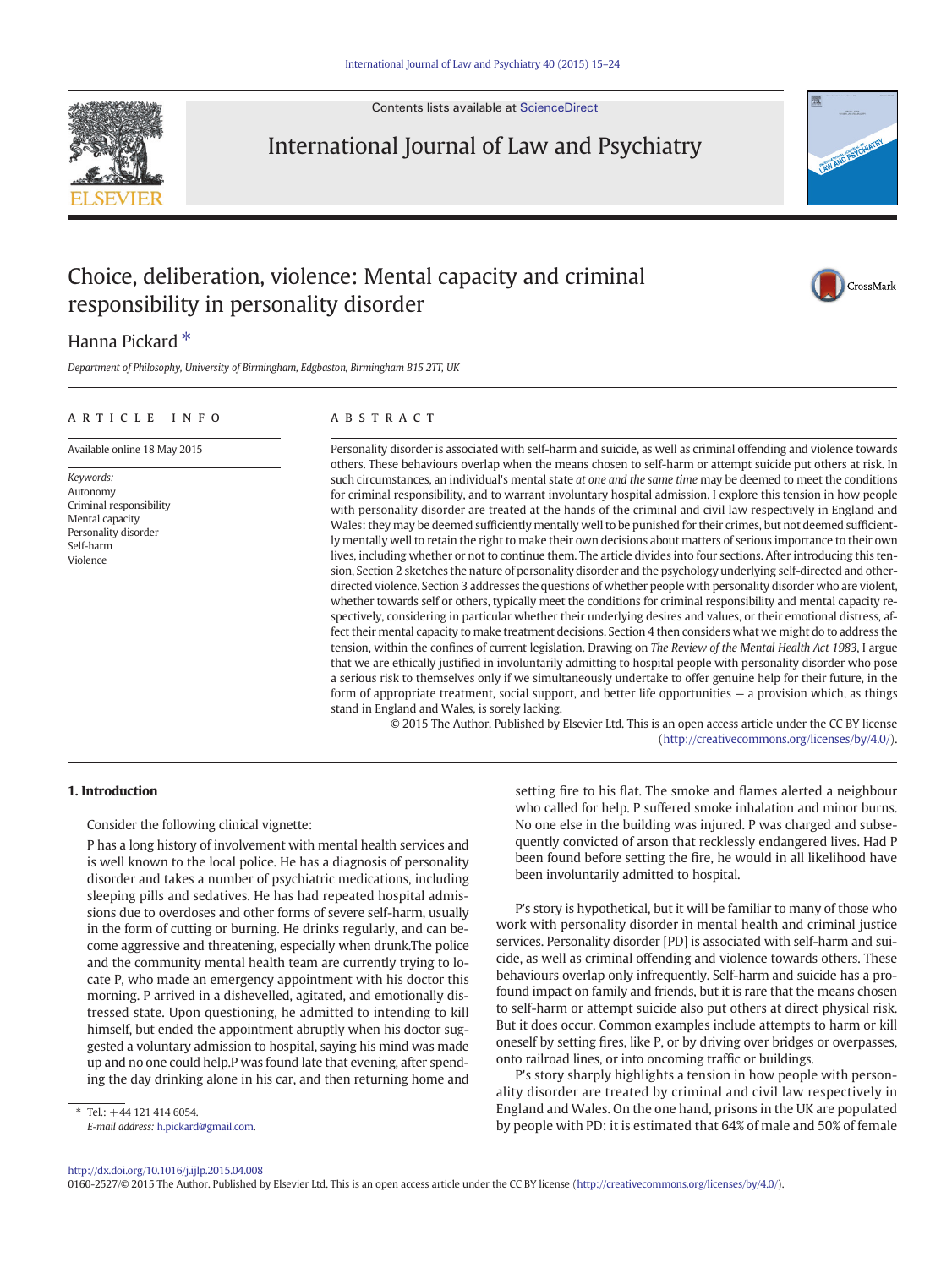offenders have a personality disorder ([NOMS, 2011](#page-10-0)). Offenders with PD are sometimes diverted from the courts or given a hospital disposal. But as these statistics testify, they are routinely judged criminally responsible and correspondingly held to account.<sup>1</sup> On the other hand, people with personality disorder who present to mental health services at risk of self-harm or suicide can be admitted to hospital under a Section of the Mental Health Act [MHA] in England and Wales, which allows involuntary detention and compulsory treatment in the presence of a mental disorder (including PD) in cases of risk and irrespective of mental capacity.<sup>2</sup>

Good clinical practice aims to avoid involuntary detention and compulsory treatment, especially if previously counter-productive. However, if community management is not a viable option and the risk of harm to self is judged to be serious, the MHA may be used to admit people with a mental disorder to hospital against their will.<sup>3</sup> Especially with respect to people with a mental disorder where risk of harm to self is stable and long-standing, this may cause clinical disquiet and ethical unease if grounds are lacking for overriding treatment decisions based on mental incapacity under the Mental Capacity Act (MCA), which is the law in England and Wales protecting people who are unable to make treatment decisions for themselves.<sup>4</sup> Under the MCA, treatment decisions can be made on behalf of patients and in their best interests, when they are unable to do so themselves due to "an impairment of, or disturbance in the functioning of, the mind or brain" which affects their capacity for rational deliberation.5 Although the MCA states clearly that every person is presumed to have the mental capacity to make their own treatment decisions and, moreover, that the presence of any condition, such as a mental disorder, cannot in itself justify an assumption to the contrary, it is nonetheless the case that the presence of a mental disorder can affect the ability to rationally deliberate. When this is proven to be so, clinicians can both ethically and legally justify involuntary detention and compulsory treatment of people with mental disorder who pose a risk to self based on mental incapacity under the MCA, potentially quelling any sense of disquiet or unease. However, when mental capacity is retained despite the presence of a mental disorder, then use of the MHA is required instead.

Only people who have a diagnosis of a mental disorder or for whom there are grounds to suggest the presence of a mental disorder in the absence of a previous diagnosis, and so might benefit from assessment, can be involuntarily detained and compulsorily treated under a Section of the MHA due to risk to self. $6$  In England and Wales, people are allowed to self-harm or attempt suicide if there is no diagnosis or grounds suggesting the presence of a mental disorder. Clinical disquiet and ethical unease can result from concern that, in striking contrast to the MCA, the MHA therefore allows discrimination on grounds of mental disorder.<sup>7</sup> Lingering questions  $-$  however inchoate or inarticulate these may be – about retention of mental capacity in such circumstances potentially quell this concern by offering the possibility of non-discriminatory grounds for differential treatment, as all people who lack mental capacity to make their own treatment decisions, mentally disordered or not, fall under the MCA. Especially as mental capacity admits of degrees and borderline cases, it is natural to wonder about the extent to which it is retained during periods of serious risk to self, even if, strictly speaking, the conditions specified by the MCA as determining an ability to make one's own decisions likely obtain. Hence part of the tacit acceptance of use of the MHA in such contexts by practicing clinicians may be an underlying uncertainty about the person's mental capacity  $-$  a feeling that something about their state of mind warrants interference if and when they fail to act in what appears to be their own best interests.<sup>8</sup>

P's story sharply highlights the tension in how people with personality disorder are treated at the hands of criminal and civil law because his mental state at one and the same time is deemed to meet the conditions required for criminal responsibility, and to warrant involuntary hospital admission. For, again, had he been found before setting the fire, he would in all likelihood have been detained under civil law, as opposed to prosecuted under criminal law. Self-harm, suicide, and violence towards others no doubt demand considered and often robust interventions by the state, and the various purposes of, and potential justifications for, criminal and civil law are of course varied and different. There are no doubt many ways we might attempt to reconcile and rationalize P's treatment by criminal and civil law respectively. But it is nonetheless difficult not to feel, at heart, that P gets a raw deal. For, whichever way he turns, he is subjected to the strong arm of the law — deemed sufficiently mentally well to be punished for his crimes, but not deemed sufficiently mentally well to retain the right to make his own decisions about matters of serious importance to his own life, including whether or not to continue it.

The aim of this article is to explore this tension and make some tentative suggestions about how we might better manage the "awkward questions" that personality disorder raises.<sup>9</sup> The structure is as follows. [Section 2](#page-3-0) sketches the nature of personality disorder and aspects of the psychology underlying self-directed violence on the one hand, and other-directed violence on the other. A natural suggestion for resolving the tension is that (cases like P's notwithstanding) the psychology underlying self-directed and other-directed violence associated with PD is fundamentally distinct, with the state of mind associated with harming oneself expressing pathology, and the state of mind associated with harming others expressing a more rational mentality. I argue that this distinction cannot be sustained in a way that supports the difference in treatment by criminal and civil law. [Section 3](#page-6-0) addresses the vexed questions of whether people with PD who are violent, whether towards self or others, typically meet the conditions for criminal responsibility and mental capacity respectively; and I consider in particular whether their underlying desires and values, or their emotional distress, affect their mental capacity to make treatment decisions. Although all judgements must be made on a case-by-case basis, I suggest that the conditions for both criminal responsibility and mental capacity may often be met. [Section 4](#page-8-0) considers what we might do to address the tension, within the confines of current legislation. Drawing on

 $1$  Personality disorder does not usually fall under The M'Naughten Rules: "to establish a defence on the ground of insanity, it must be clearly proved that, at the time of the committing of the act, the party accused was labouring under such a defect of reason, from disease of the mind, as not to know the nature and quality of the act he was doing; or, if he did know it, that he did not know he was doing what was wrong" (Queen v. M'Naghten (1843) 10 Cl and Fin 20). Nor is a plea of diminished responsibility due to mental abnormality under Section 2(1) of the Homicide Act 1957 necessarily available to reduce a murder conviction to manslaughter.

<sup>&</sup>lt;sup>2</sup> Statistics documenting use of the MHA in cases of personality disorder are not available, as data pertaining to category of mental disorder has not been collected since 2008.

<sup>&</sup>lt;sup>3</sup> Cf. The NICE Guidelines on Self-harm: the short-term physical and psychological management and secondary prevention of self-harm in primary and secondary care: ".... although it is not a common occurrence, compulsory treatment [under the MHA] can include medical and surgical treatment for the physical effects of self-harm if the self-harm can be categorised as either the consequence of or a symptom of the patient's mental disorder" ([NICE, 2004, p. 92\)](#page-10-0). Note that, although good clinical practice will not use the MHA unless risk to self is judged to be serious, the MHA itself does predicate the power to involuntarily detain and compulsorily treat on a requirement of serious risk to self or others, but only on the need for patient "health and safety" or "the protection of other persons" (Sections 2 and 3); there is a severity requirement only with respect to restriction orders imposed due to risk of harm to others (Section 41).

<sup>4</sup> The MCA has very occasionally been deployed to remove the right to refuse treatment for self-inflicted injury with people with personality disorder. For discussion see [Peay](#page-10-0) [\(2011a, 2011b\)](#page-10-0).

<sup>5</sup> See Sections 1–4 of the MCA. The nature of mental capacity and its connect to rational deliberation are discussed further below.

 $6$  Or who present to the police in need of removal from a public place to a "place of safety", such as a police station or a hospital, where they can then be kept for 72 h and assessed by an approved mental health professional or clinician. See Section 136 of the MHA.

 $^7\,$  For discussion see [Hope \(2004\)](#page-9-0) and [Richardson \(2013\)](#page-10-0). This feature of the MHA contravenes one of the core guiding principles of The Review of the Mental Health Act 1983: "The desire to promote the principle of non-discrimination on grounds of mental ill health has been fundamental to the Committee's approach, and this has led to an emphasis on patient autonomy" ([Richardson et al., 1999, p. 3](#page-10-0)). See too Sections 2.14–2.16.

<sup>&</sup>lt;sup>8</sup> A further reason may be fear of investigation and litigation if patients with personality disorder commit suicide or seriously harm themselves when in care. To borrow a phrase from [Peay \(2011b\).](#page-10-0)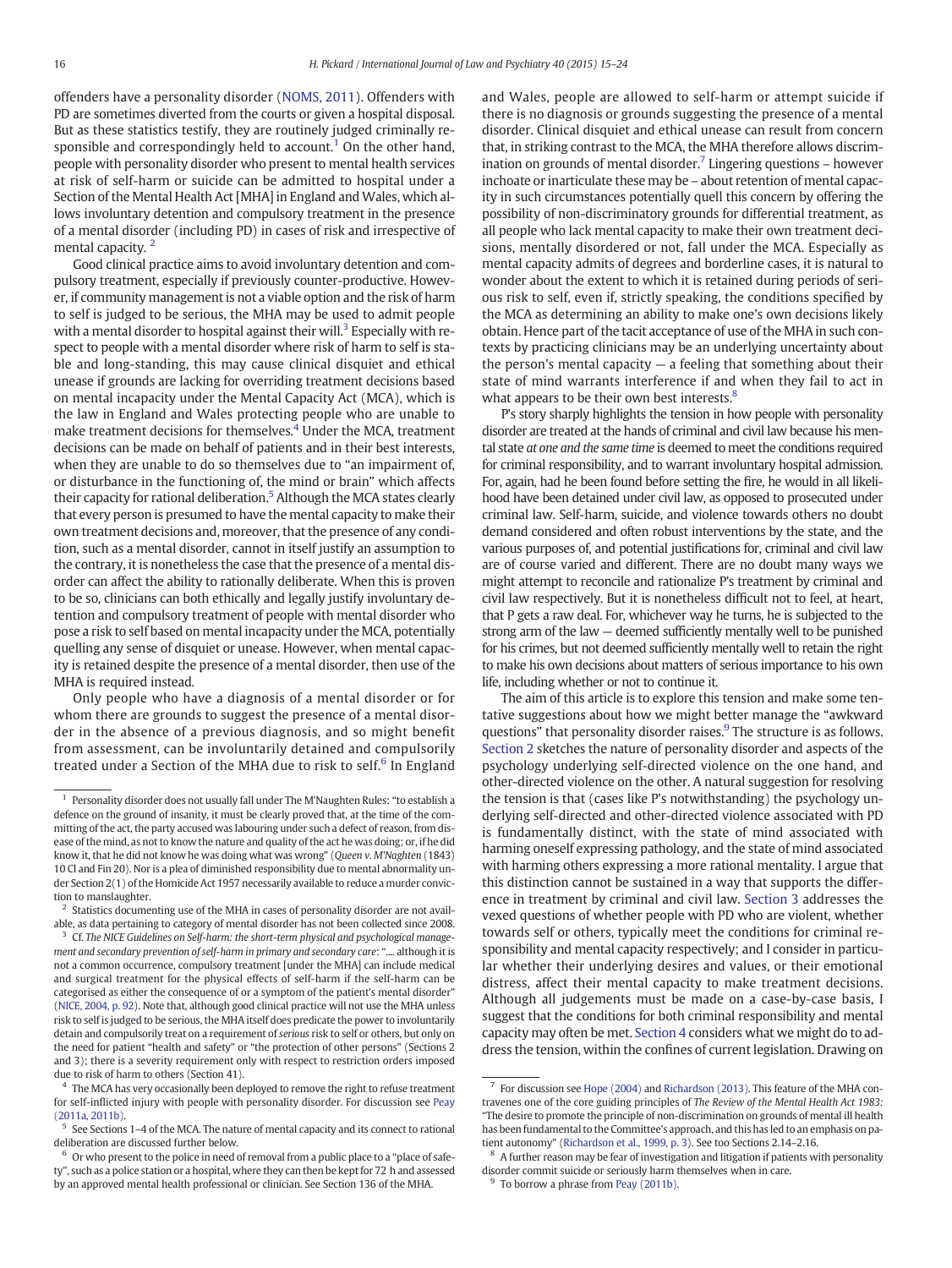<span id="page-3-0"></span>The Review of the Mental Health Act 1983 ([Richardson et al., 1999](#page-10-0)), I argue that we are ethically justified in involuntarily detaining and admitting to hospital those with PD who pose a serious risk to themselves only if we simultaneously undertake to offer genuine help for their future, in the form of appropriate treatment, social support, and better life opportunities — a provision which, as things stand, is sorely lacking.

Before progressing, it is however important to note the difference in the psychological conditions required by law for criminal responsibility as opposed to mental capacity, as prima facie this might be thought to offer a simple resolution to the identified tension. Criminal responsibility depends on the idea of a voluntary act. Minimally, the offender must possess cognitive and volitional abilities such that they knew what they were doing at the time of the offence, and had a choice and exercised sufficient control in doing so. Although choice involves a sharp line, in that if a person had a choice at all, they must have had at least two – namely, to act as they did, or to refrain from so acting – the extent to which a person knows or has control over what they are doing permits of degrees and borderline cases, which may serve to mitigate criminal responsibility. But such complexities aside, the basic concept of criminal responsibility depends on a degree of voluntary choice and control — the offender could have not done it.10 In contrast, mental capacity as defined by the MCA requires the ability to rationally deliberate about a particular matter — where this is understood as a cognitive process involving the abilities to understand, retain, and weigh relevant information, to come to a decision for oneself. This is intended to offer value-neutral conditions for mental capacity, allowing assessments to be made apart from any judgement about the wisdom of the person's decision.

The concepts of choice and of rational deliberation are distinct. Sometimes, of course, the acts of choosing and deliberating are connected: faced with uncertainty as to what to do, we may rationally deliberate in order to make a choice. Nonetheless, it is possible to have a choice – in that one could have not done what one did – even though one did not rationally deliberate prior to choosing. E.g. perhaps one acted without thought, on the spur of the moment, but still, in the moment, one could have stopped. Equally, it is possible to rationally deliberate and come to a clear decision, which one then chooses not to act on. E.g. perhaps one's emotions move one to act in the moment against one's best judgement, prior deliberation notwithstanding. However, despite the differences in the concepts of choice and of rational deliberation, and correspondingly the conditions required for criminal responsibility as opposed to mental capacity, the tension identified nonetheless stands.

The reason is that intuitively, both criminal responsibility and mental capacity are underpinned by considerations of autonomy, broadly conceived. It seems correct to hold a person criminally responsible only if what they did was up to them — they could have not done it and so in that sense the action was their own. $^{11}$  Equally, when a person rationally deliberates and comes to a treatment decision that counts as their own – free from external or internal alien forces, and so it would seem in line with their own desires and values – then their decision ought to be respected, no matter how unwise it may seem to others.<sup>12</sup> It is beyond the scope of this article to offer a discussion of the many facets of our concept of autonomy and how they might underpin and unify (or fail to) criminal responsibility and mental capacity in law.<sup>13</sup> The point to emphasise here is that the tension identified cannot be waved aside, simply by pointing to the different concepts and conditions pertaining to criminal responsibility versus mental capacity. For, as soon as we probe deeper, the intuition that something is amiss reappears, now under the guise of the concept of autonomy and what that implies, on the one hand, with respect to our right to insist that a person face the consequences of their (broadly conceived, autonomous) actions, and, on the other, with respect to a person's right to have their (broadly conceived, autonomous) decisions respected. In other words, the difference in concepts and conditions of criminal and mental capacity law notwithstanding, it remains difficult to reconcile the fact that P's mental state at one and the same time can be used to underwrite a finding that he is criminally responsible for endangering others, with, potentially, a refusal to respect his decision to end his own life.

#### 2. Personality disorder and violence towards self and others

The ICD-10<sup>14</sup> describes personality disorder as follows [\(WHO, 1992\)](#page-10-0):

These types of condition comprise deeply ingrained and enduring behaviour patterns, manifesting themselves as inflexible responses to a broad range of personal and social situations. They represent either extreme or significant deviations from the way the average individual in a given culture perceives, thinks, feels, and particularly relates to others. Such behaviour patterns tend to be stable and to encompass multiple domains of behaviour and psychological functioning. They are frequently, but not always, associated with various degrees of subjective distress and problems in social functioning and performance.

It also stipulates the following criteria as diagnostic guidelines:

- (a) markedly disharmonious attitudes and behaviour, involving usually several areas of functioning, e.g. affectivity, arousal, impulse control, ways of perceiving and thinking, and style of relating to others;
- (b) the abnormal behaviour pattern is enduring, of long standing, and not limited to episodes of mental illness;
- (c) the abnormal behaviour pattern is pervasive and clearly maladaptive to a broad range of personal and social situations;
- (d) the above manifestations always appear during childhood or adolescence and continue into adulthood;
- (e) the disorder leads to considerable personal distress but this may only become apparent late in its course;
- (f) the disorder is usually, but not invariably, associated with significant problems in occupational and social performance.

Unlike e.g. schizophrenia and mood disorders, PD is not conventionally understood as an illness or disease; nor is it typically characterised by delusions or psychotic thinking. Rather, as the name implies, it is a disorder of the personality: an enduring tendency of mind and pattern

 $10$  Note that this modal claim can be interpreted in various ways; one influential view is that the offender must have had a fair opportunity not to have done it [\(Hart, 2008\)](#page-9-0). See [Ashworth \(2009\)](#page-9-0) ch. 6 for legal discussion. For philosophical discussion of its interpretation in relation to the traditional problem of free will, see [Holton \(2010\)](#page-9-0), [List \(2014\)](#page-10-0), and [Whittle \(2014\).](#page-10-0)

<sup>&</sup>lt;sup>11</sup> Cf. Ashworth: "To proceed to conviction without proof of voluntary conduct would be to fail, in the most fundamental way, to show respect for individuals as rational, choosing beings. More generally, if people were liable to conviction despite doing nothing, or because something had been done to them, this would fail to respect their autonomy" (2009, p. 86). See too [Ashworth \(2009 ch. 2\).](#page-9-0) This idea is also important within contemporary just deserts theory. For discussion, see e.g. [von Hirsch \(1976, 1993\)](#page-10-0), [von Hirsch and](#page-10-0) [Ashworth \(1998\),](#page-10-0) and [McDermott \(2001\)](#page-10-0).

This is one of the basic principles of medical ethics. See [Beauchamp and Childress](#page-9-0) [\(2009\).](#page-9-0) For discussion with respect to the MCA, see e.g. [Mackenzie and Rogers \(2013\)](#page-10-0) and [Richardson \(2013\).](#page-10-0) It is also endorsed by The Review of the Mental Health Act 1983 which emphasises the importance of patient autonomy understood as "the freedom to decide for oneself, the ability to make choices which others will respect" [\(Richardson et al.,](#page-10-0) [1999, p. 18\)](#page-10-0).

<sup>&</sup>lt;sup>13</sup> For a survey of the different facets of our concept of autonomy, see [Stoljar \(2006\)](#page-10-0). [Radoilska \(2012\)](#page-10-0) is a collection on autonomy in relation to mental disorder.

<sup>&</sup>lt;sup>14</sup> The ICD-10 is broadly similar to the DSM-IV-TR and DSM-5, which define personality disorder as an enduring pattern of experience and behaviour that deviates markedly from the expectations of an individual's culture and is manifest in (at least two of the following areas of) cognition, affectivity, interpersonal functioning, and impulse control. The pattern must be inflexible and pervasive across a broad range of personal and social situations; lead to clinically significant distress or impairment in social, occupational, or other important areas of functioning; be stable and of long duration, with its onset traceable at least to adolescence or early adulthood; and not be better accounted for by diagnosis with another mental disorder or due to direct physiological effects of a substance (e.g. a drug of abuse) or a general medical condition (e.g. head trauma) [\(APA, 1994, 2013\)](#page-9-0).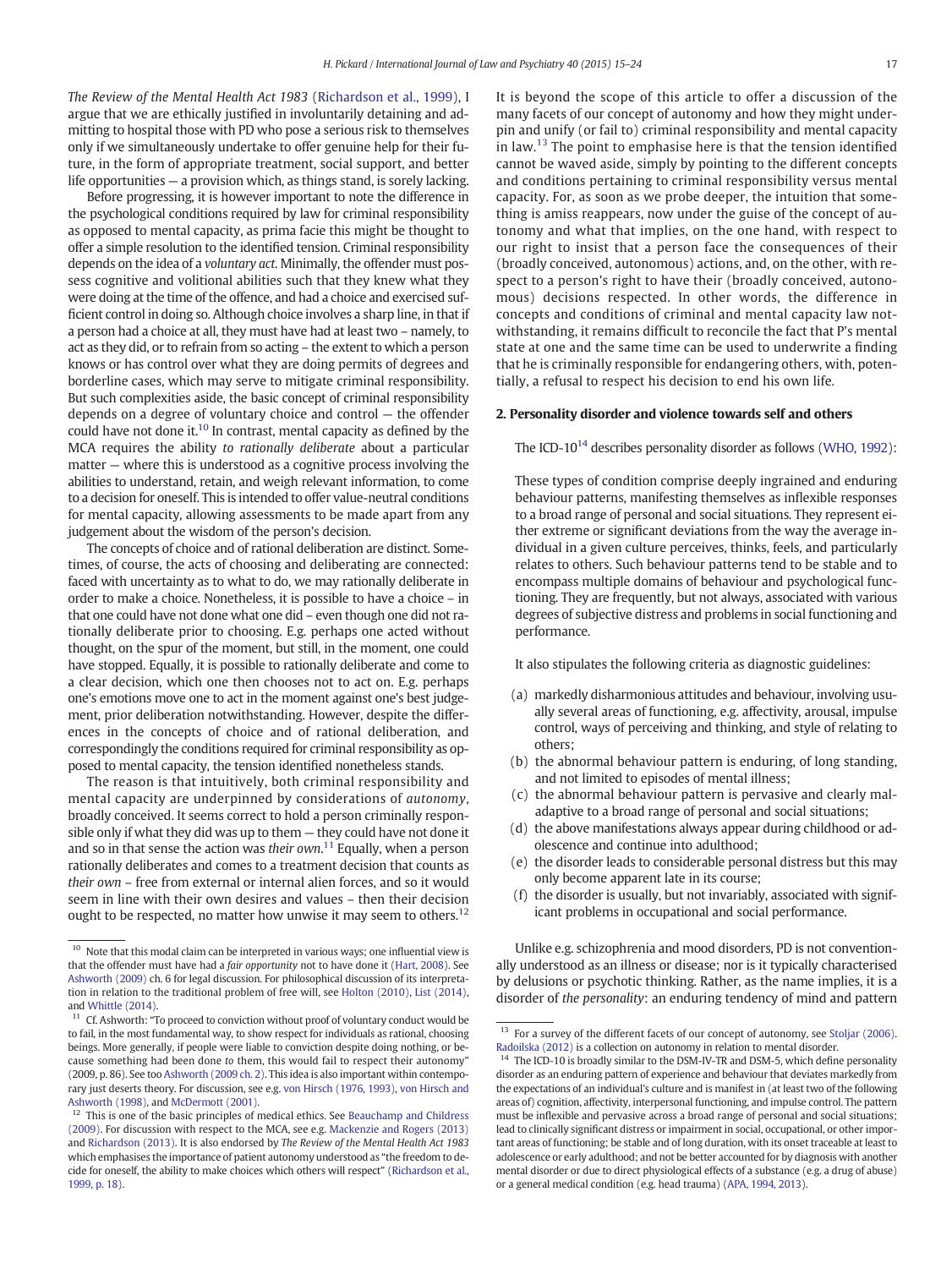of behaviour. Metaphorically speaking, it is a condition that is internal to the kind of person someone is, a part of who they are.

Very roughly, personality is the set of standing, psychological traits that comprise the ways a person is inclined to think, feel, and act. Personality disorder occurs when this set of traits is maladaptive, causing personal distress and impairment in social, occupational, or other important contexts: the ways a person is inclined to think, feel, and act do them harm, directly or via effects on functioning. Diagnosis with a PD requires that these traits are stable, pervasive, difficult to control or change, and markedly different from cultural expectations. Equally, the extent to which they are maladaptive must be sufficient to warrant clinical attention. Nonetheless, all of us possess traits that sometimes incline us to think, feel, and act in ways that cause us harm. Personality disorder lies on a continuum with normal human personality.

The broad category of ICD-10 personality disorder is divided into a variety of types. These include Paranoid, Schizoid, Dissocial, Emotionally Unstable (there is both an Impulsive and Borderline sub-type), Histrionic, Anankastic, Dependent, Anxious (also known as Avoidant), and Mixed and various other types.<sup>15</sup> A person cannot be diagnosed with any particular type of PD unless the general diagnostic guidelines (a)–(f) are met. But, given this, what kind of PD a person has will depend on what kind of personality they have: on the nature of the maladaptive tendency of mind and pattern of behaviour.

With respect to aetiology, PD is associated with genetic factors [\(Jang](#page-9-0) [& Vernon, 2001](#page-9-0)) but also environmental conditions [\(Paris, 2001](#page-10-0)). These include dysfunctional families, where there is breakdown, death, institutional care, and parental psychopathology; traumatic childhood experiences, with high levels of sexual, emotional, and physical abuse or neglect; and social stressors, such as war, poverty, and migration. There are high levels of co-morbidity among personality disorders, and between personality disorders and psychotic disorders, eating disorders, anxiety, depression ([Hayward & Moran, 2008; Lenzenweger,](#page-9-0) [Lane, Loranger, & Kessler, 2007\)](#page-9-0), and especially substance abuse [\(Lenzenweger et al., 2007; Thomas, Melchert, & Banken, 1999](#page-10-0)). Finally, a study using DSM personality disorder classifications found that people with Cluster B PDs,<sup>16</sup> which corresponds roughly with a combination of ICD-10 Dissocial, Emotionally Unstable, and Histrionic personality disorders, are 10 times more likely to have a criminal conviction and 8 times more likely to have spent time in prison compared to those without ([Coid et al., 2006](#page-9-0)); equally, there is also a strong association between these PDs and self-harm, suicide and violence towards others [\(Coid et al., 2006\)](#page-9-0); with self-harm further associated with childhood sexual abuse, and violence towards others further associated with childhood psychical abuse [\(Waxman, Fenton, Skodol, Grant, & Hasin,](#page-10-0)  $2014$ 

As this picture suggests, people with personality disorder often come from backgrounds of extreme psycho-social and economic adversity, have been victims of trauma, neglect, and abuse in childhood, and lead chaotic, fragmented, and despairing lives as adults, suffering high levels of psychological distress and social marginalization. They also place a heavy burden on psychiatric, medical, social, legal and forensic services. Within psychiatry, people with personality disorder have long been stigmatized as the patients "no one likes" and personality disorder itself considered impossible to treat. But, over the past two decades, this has started to change, with emerging evidence-based consensus that improvement and even recovery is often possible, through a range of psychological treatments, sometimes offered in conjunction with (typically time-limited) medication ([NICE,](#page-10-0) [2009; NIMHE, 2003; Wood, Bolton, Lovell, & Morgan, 2014](#page-10-0)). These psychological treatments work by helping people alter or at least better manage the more problematic traits comprising their personality. Although all psychological treatments are multi-pronged and complex, and there are of course differences between them, to be effective they must to some extent target criterion (a) of the ICD-10 diagnostic guidelines, addressing the maladaptive attitudes and behaviour, including affectivity, arousal, impulse control, ways of perceiving and thinking, and style of relating to others.<sup>17</sup> The basic assumption underlying psychological treatment is that personality is not fixed, but at least to some extent flexible. Personality traits develop in response not only to genetic but also environmental factors: ways of thinking, feeling, and acting are learned, and can therefore to some extent be unlearned, altered, and adapted through treatment. In other words, people with personality disorder can change in their cognitive, affective, behavioural, and interpersonal traits, and learn to do things differently.

Self-harm, suicide, and violence towards others of course need not be associated with mental disorder of any sort, and can have many different underlying motivations.<sup>18</sup> But in the context of personality disorder and its associated background, they are clinically understood to have a set of specific functions.

Consider first violence towards others. From our shared cultural perspective, its functions are not difficult to fathom. But in addition to the use of violence as a direct means to procuring material goods, violence can serve (but is not restricted to) the following ends<sup>19</sup>:

- (1) Affect regulation. The expression, release, and communication of aggressive impulses and strong emotions, especially anger.
- Social and/or interpersonal dominance and/or control and the various benefits it accrues, often in conformity with cultural stereotypes of masculinity.
- (3) Revenge. Retaliation/retribution towards those who have perpetrated psychological and/or physical harm to the agent or someone they care about.
- (4) Protection from future harm. Violence can signal a willingness to retaliate/seek retribution and so act as a deterrent, when directed towards those who have perpetrated past harm or are threatening to perpetrate future harm.

When associated with PD, violence towards others may fulfil such functions. First and foremost, it can be driven by aggression and anger — a way of expressing, releasing, and communicating strong emotions. This may have roots in childhood experiences of violence in the family or wider community, where there may have been little opportunity for alternative ways of managing anger and other emotions to be learned. Indeed, violence can be part of the fabric of a community, accepted and even expected, as necessary to success and survival. Especially given such a background, violence may also serve for those with PD as a means to establish control when they perceive a threat to their physical or psychological wellbeing, including the potential

<sup>&</sup>lt;sup>15</sup> These correspond roughly but not exactly to the types listed in DSM-IV and DSM-5. The DSM divides the broad category of personality disorder into three sub-categories or "clusters". Cluster A comprises paranoid, schizoid, and schizotypal personality disorder. These are more colloquially known as the odd and eccentric or "mad" PDs. Cluster B comprises narcissistic, borderline, histrionic, and anti-social personality disorder. These are more colloquially known as the dramatic, emotional, and erratic or "bad" PDs. Cluster C comprises obsessive-compulsive, avoidant, and dependent personality disorder. These are more colloquially known as the anxious and fearful or "sad" PDs. <sup>16</sup> See fn 15.

<sup>&</sup>lt;sup>17</sup> For further discussion of some of the philosophical and psychological elements within the therapeutic process, see [Pearce and Pickard \(2013\)](#page-10-0), [Pickard \(2011, 2013, 2014, 2015\)](#page-10-0), and [Wood et al. \(2014\).](#page-10-0) For two classic discussions of some of the clinical challenges of working with people with personality disorder, see [Main \(1957\)](#page-10-0) and [Vaillant \(1992\)](#page-10-0).

<sup>&</sup>lt;sup>18</sup> To take but a few examples, self-mutilation and the endurance of pain is a part of many religious and cultural rituals; suicide may be a rational, considered, and dignified choice for those who are terminally ill, as well as an act of political protest or moral or religious faith; combatant violence is considered normal and justifiable within war. For discussion see [Favazza \(1987\)](#page-9-0) and [Fincham, Langer, Scour](#page-9-0)field, and Shiner (2011).

 $^{19}\,$  It is important to distinguish what has been labelled "reactive" or emotionally "hot" violence associated with personality disorder, from what has been labelled "instrumental" or emotionally "cold and calculating" violence associated with psychopathy. For discussion of this distinction and the empirical data supporting it, see e.g. [Blair, Mitchell, and](#page-9-0) [Blair \(2005\),](#page-9-0) [Howells \(2009\),](#page-9-0) and [Raine \(2013\).](#page-10-0) The focus of this article is "reactive" or "hot" violence associated with personality disorder. However, the labelling is unfortunate, as reactive violence is also instrumental, in the sense of serving various functions or ends, as specified above.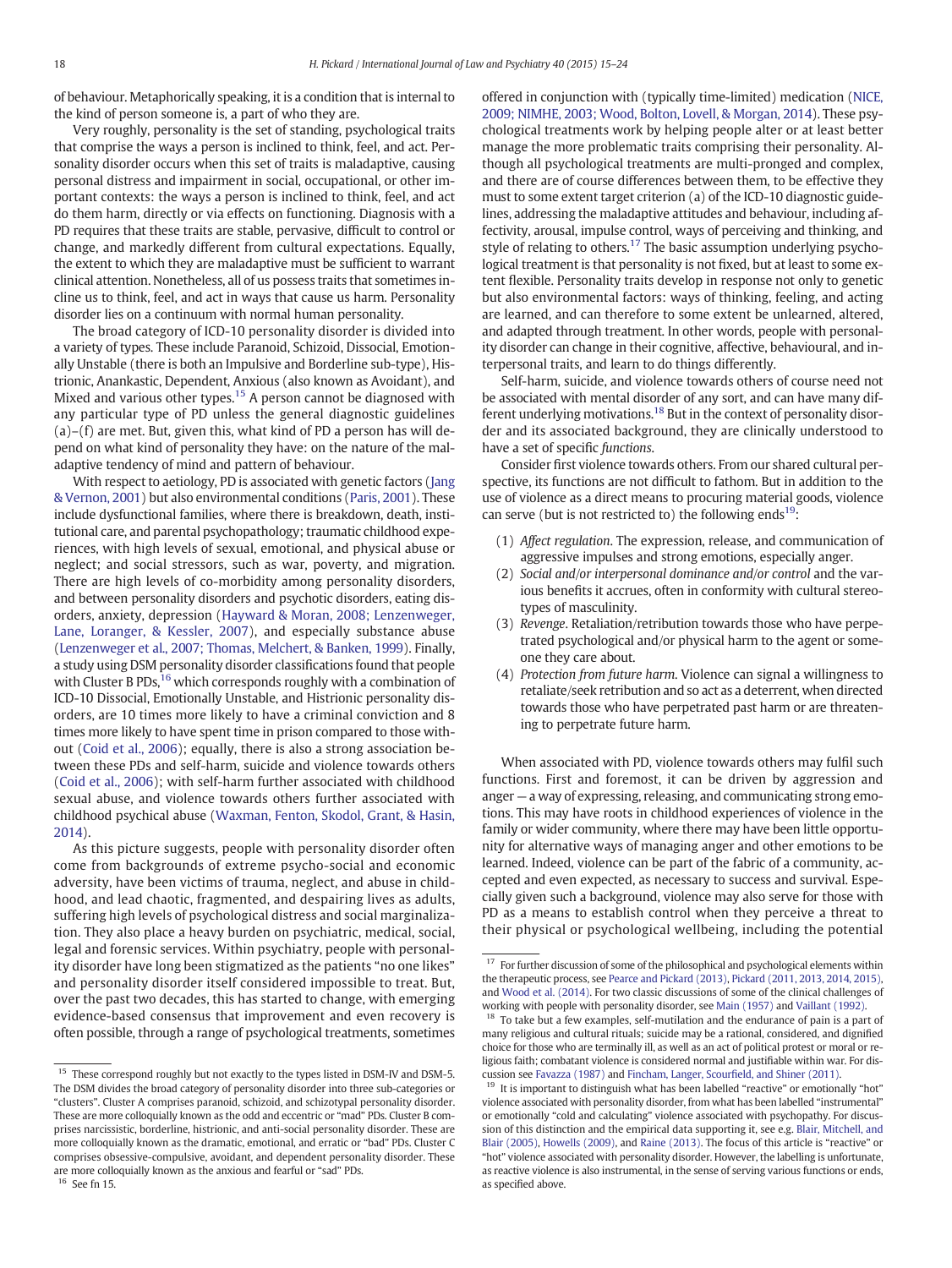for shame that is carried by past or ongoing victimhood and mistreatment. And, as with all patterns of behaviour that fulfil various functions effectively, violence can become a habit. Interventions for violence associated with PD typically involve creating a narrative understanding of how past experience has impacted on development; identifying and avoiding triggers; reflecting on emotions, and learning alternative ways of managing aggression, anger, and resolving conflict — all within a therapeutic environment that offers support, compassion, and understanding.<sup>20</sup> But the basic point is that from our shared cultural perspective, personality disordered violence towards others appears rational: a natural way of expressing, releasing, and communicating aggression, anger, and other emotions, and a means to achieving ends we can easily understand why people in a variety of contexts would have.

In contrast, the functions of self-directed violence are less easy to fathom from our shared cultural perspective. Indeed, it can be difficult even to conceptualise self-harm and suicide as *violence* at all.<sup>21</sup>

Violence is standardly defined as behaviour involving physical force intended to hurt, damage, or kill. There is no stipulation that the victim and perpetrator cannot be identical. Not all forms of self-harm or suicide involve physical force as we commonly understand it. E.g. over-dosing or self-poisoning may aim at damage or death, but not employ physical force. Equally, although self-harm is typically deliberate, it can be unconsciously motivated: self-inflicted injury may sometimes pass as an "accident" even to the injurer. But such caveats notwithstanding, many central instances of self-harm and suicide – like cutting, scratching, burning, or smashing one's body parts with weapons or against walls; swallowing blades or sharp glass or inserting them under the skin or in orifices; hanging oneself, shooting oneself, or throwing one's body under trains or off buildings – straightforwardly meet the standard definition of violence.

From our shared cultural perspective, such behaviour can seem the epitome of irrationality. For what could possibly be gained by doing it? People who do not self-harm themselves, or lack personal or professional experience with those who do, may have limited resources for understanding what ends it could serve and hence why anyone would act thus. We commonly think that, when people can act so as to avoid harm to themselves, they do. But people who self-harm do precisely the opposite of this — they act to directly harm themselves. We may therefore find ourselves inclining to the view that self-harm can only be understood as an expression of underlying pathology. For, without an understanding of its functions, no sense can be made of why any person would do this if they could help it.

It is important to emphasise again that self-harm and suicide need not be associated with mental disorder of any sort, and that there can be many different underlying motivations. But in a context of personality disorder and its associated background, clinical understanding and patient self-reports reveal self-harm as serving at least six ends that help explain why, in general, people with personality disorder may do  $SO<sup>2</sup>$ 

Self-directed ends of self-harm:

- (1) Affect regulation. People with PD suffer great emotional distress. Self-harm can be a way of managing strong emotions, perhaps especially anger and shame, which can be particularly strong in those who come from backgrounds of psycho-social and economic adversity and suffered childhood neglect and abuse. It may offer relief in various ways: by distracting from emotional pain by replacing it with physical pain and/or releasing endorphins; by providing a way of expressing, releasing, and acting on anger and aggression, just as with violence towards others; or, in contrast, by allowing people to feel something in the face of dissociation and emotional numbing. In other words, self-harm can offer short-term relief from negative emotional experience: it is a coping mechanism.
- (2) Self-punishment. People with PD typically have extremely low self-esteem, and often believe they are bad and deserve to be harmed. Self-harm can be both expressive of and explained by this, especially in face of strong emotions of anger and shame.

#### Other-directed ends of self-harm:

- (3) Communication. Self-harm can be a way of communicating internal distress by symbolizing emotions in concrete, physical form: "the public expression of […] private pain" [\(Adshead,](#page-9-0) [1997, p. 11\)](#page-9-0). People with personality disorder often struggle to identify and talk about their feelings. Self-harm offers a powerful way of demonstrating what they are going through, and, potentially, thereby seeking care and help.
- (4) Other-punishment. It is common to feel aggressive, angry, and want to be violent towards those who have harmed us or others we care about. Self-harm can offer a safe way of expressing anger and related emotions, when violence towards others is deemed unacceptable. This function of self-harm correlates with the experience of being attacked that self-harm can provoke in others, as it becomes like a symbolic weapon, turning anger towards others inwards on the self, while yet communicating it.

Self-directed and other-directed ends of self-harm:

(5) Control. Self-harm can create a sense of empowerment and control by establishing ownership over one's body in face of the experience of being helpless and violated. This may be especially important for those with childhood experience of physical and sexual abuse. For people whose bodies have been harmed by others, it can be an act both of reclaiming their body and, to use [Anna Freud's \(1992\)](#page-9-0) concept of identification with the perpetrator, establishing that it is they, and no one else, who now has dominance and control.

#### A desire for death:

(6) The continuum with suicide. When associated with personality disorder, the desire to kill oneself is typically understood as expressive of hopelessness and despair — a desire for permanent escape from the suffering of living. In contrast, selfharm offers short-term relief, and hence, as Anna Motz has eloquently argued, can be seen instead as an act of hope ([Motz,](#page-10-0) [2009b\)](#page-10-0) — an affirmation of life. However, although the idea of suicide is distinguished from self-harm by nature of intent – to die rather than to do harm or damage – in reality the distinction between them is often unclear, with people unsure and, even more, indifferent with respect to intended outcome as well as reckless in methods, so that self-harm regularly and

<sup>&</sup>lt;sup>20</sup> For general discussion of violence and personality disorder, see [McMurran and How](#page-10-0)[ard \(2009\).](#page-10-0) McMurran (2009) offers a short summary of Stop&Think! — an intervention designed to promote pro-social problem solving as an alternative to violence. For discussion of the role of narrative in effective therapy for personality disorder, see [Pickard](#page-10-0) [\(2014\)](#page-10-0).

 $21$  For discussion see [Motz \(2008\)](#page-10-0) and [Pickard \(in press\).](#page-10-0)

<sup>&</sup>lt;sup>22</sup> For a classic discussion of personality disorder and self-harm, see [Tantum and Whitta](#page-10-0)[ker \(1993\).](#page-10-0) [Motz \(2009a\)](#page-10-0) is an excellent recent collection of articles about self-harm, particularly in relation to forensic contexts. See too [Motz \(2008\)](#page-10-0) especially chapter 6, and the NICE Guidelines 2011 for longer-term management of self-harm. There are also an increasing number of patient self-reports available on-line and in medical textbooks and guidelines. [Hawton, Saunders, and O'Connor \(2012\)](#page-9-0) is a comprehensive review of medical and social science studies of self-harm in adolescents. See [Klonsky \(2007\)](#page-9-0) for a review of the evidence outlining the functions of self-harm.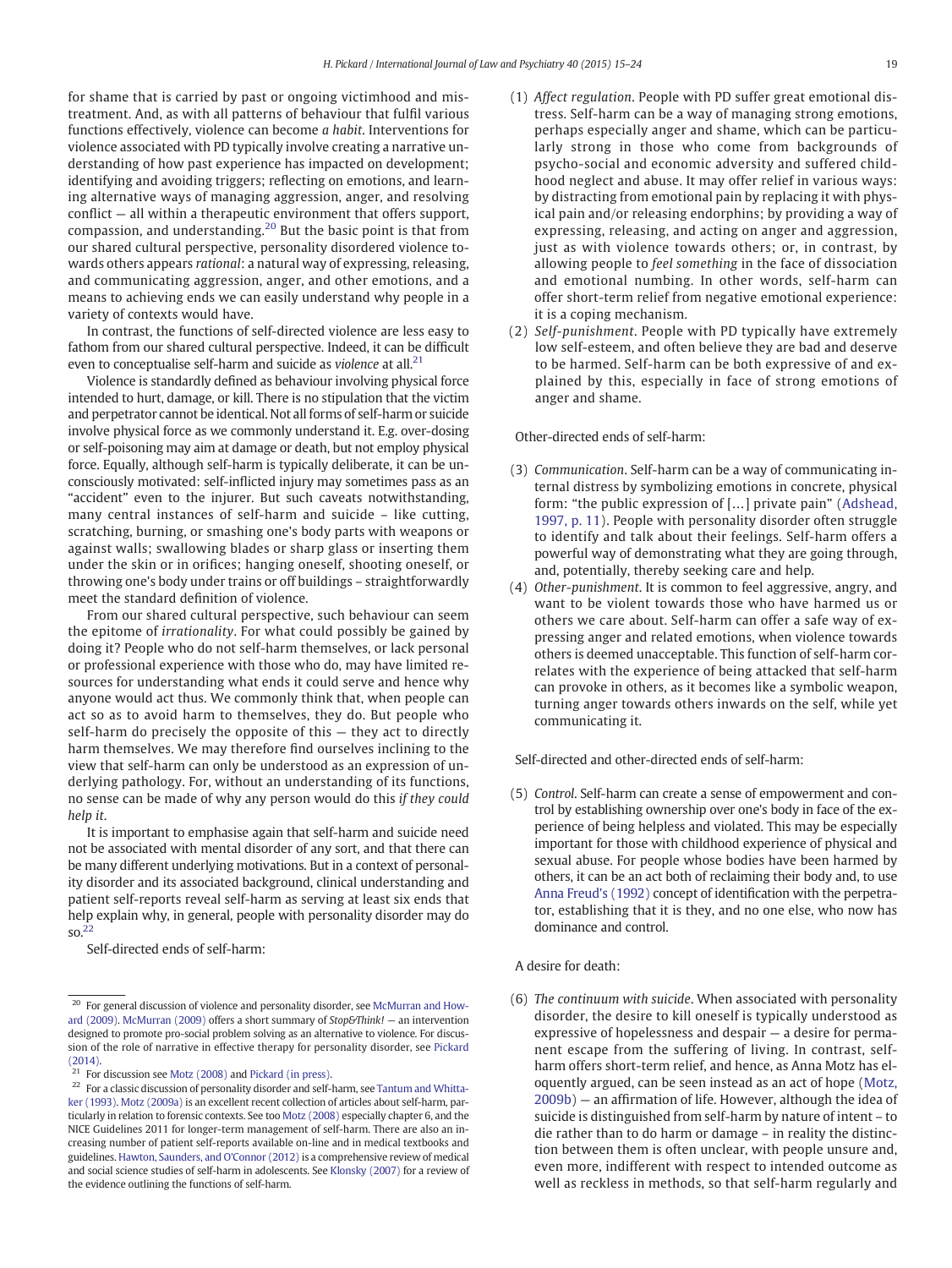<span id="page-6-0"></span>knowingly risks death, even if it does not clearly and consciously aim at it. $^{23}$ 

The extreme anguish, anger, and shame that can underlie self-harm are typically linked to the adverse and traumatic backgrounds typical of those with PD. In this context, self-harm is a means to ends that we can understand why people would have, such as relief from negative emotional experience, expression and communication, seeking care, attacking or punishing those perceived to have done wrong (including oneself), and gaining a sense of power and control in the face of feelings of helplessness and violation. In so far as it fulfils these functions effectively, self-harm can become a habit. Interventions for self-harm associated with PD typically involve creating a narrative understanding of how past experience has impacted on development; identifying and avoiding triggers of self-harm; improving self-esteem; reflecting on emotions, and learning alternative ways of managing the anguish, anger, and shame — all within a therapeutic environment that offers support, compassion, and understanding.<sup>24</sup> But the basic point is that, via proper attention to clinical understanding and self-reports, self-harm is like violence towards others in that it can be understood as rational: a way of expressing, releasing, and communicating anguish, anger, shame, and associated beliefs and impulses, and so providing relief from these as well as achieving a raft of other ends that it is understandable to have — especially given the life circumstances and genuinely available alternative options and resources, both internal and external, associated with PD.

P's story is unusual: it is rare for people with personality disorder to put others at direct physical risk when they deliberately try to harm or kill themselves. But it is possible to understand why it happens. Selfdirected violence may be a way of turning anger towards others inwards onto the self, as well as a means of communicating it, and, potentially, symbolically or actually punishing others. In the grip of strong emotions, anger towards others that is being directed onto the self may end up being turned back onto others, via recklessness, indifference, and, potentially, conscious or unconscious motivations, with respect to the means chosen to self-harm or attempt suicide. In other words, P's state of mind at one and the same time may contain aggressive impulses directed both towards himself and towards others.

Summing up, people with PD use both self-directed and otherdirected violence for various and sometimes overlapping purposes, including but not restricted to affect regulation, expression and communication of emotions, and the establishment of power and control. There is of course an important difference: self-directed violence does not indicate a willingness to be violent towards others, and so may mark a difference in attitude towards morality and law, as well as ipso facto in criminality. But it is not possible to draw a sharp line between selfdirected violence as pathological, and other-directed violence as rational. They both display instrumental reasoning, and serve ends that are evidently desirable or valuable. Hence what distinction there is between them cannot comfortably support the difference in treatment by criminal and civil law.

#### 3. Emotions, deliberation, choice

Most of our actions do not flow from a process of rational deliberation — they just flow. Consider, for instance, an ordinary morning routine: the alarm clock rings and we get up and get washed, dressed, ready for work and the school run. These actions are guided by reasons and serve various ends – to get to work, to get the kids to school – without any need for us to reflect on what we are doing and decide which action out of the range of available alternatives we ought to perform. We just perform the morning routine. Of course, within this routine, we may at times be stopped short, and required to deliberate and decide what to do. Finding there's no cereal left in the box for breakfast, we face the question what to eat instead? But action does not depend on such deliberation in order to be guided by reasons and subject to choice and a degree of control — at least in the minimal sense identified above as a condition of criminal responsibility. In full flow of acting, we yet have the capacity to choose not to act  $-$  at the very least, to stop the flow.<sup>25</sup>

Violence, especially if habitual, can be part of the flow. There may be no antecedent process of deliberation, and yet, as described in [Section 2,](#page-3-0) it can be guided by reasons and serve various ends. In addition, we are inclined to believe that violence is on many occasions subject to choice and a degree of control — precisely in that the person could have not done it. In general, people are capable of choosing not to act violently to stop the flow.

The evidence for this presumption is straightforward: when sufficiently motivated to refrain from (self-directed or other-directed) violence in a variety of contexts, people do. Consider, for instance, a man who "sees red" and routinely gets into conflicts and resorts to violence except when in view of a policeman. On such occasions, he is highly motivated not to lash out, which he would otherwise do, lest he be detained and charged with common assault. This is the classic "policeman at the shoulder" test. Our natural understanding of this test is that it shows that this man has the capacity to choose not to be violent and control his aggression — a capacity, of course, that he only exercises when sufficiently motivated to do so. Similar kinds of "at the shoulder" tests exist for self-directed violence, as when e.g. a person who routinely self-harms ensures that their children never witness it, or stops "cold turkey" as a condition of participating in a therapy group.<sup>26</sup> There is a basic, commonsense distinction between what a person can do but won't (because they don't want to) as opposed to what a person wants to do but can't (because they lack the capacity). In so far as violent behaviour (in those with or without PD) is responsive to incentives, it appears to be subject to choice and a degree of control. Exercising this capacity and desisting from violence would seem to be, in general, something people can do but sometimes don't, as opposed to something they want to do but can't. $27$ 

Nonetheless, it is extremely important to recognize how difficult it may be for people to exercise the capacity to desist from violence, especially when, as with personality disorder, it may both be habitual and serve valuable ends, which people may lack genuine or perceived alternative means of achieving. E.g. in so far as violence offers affect regulation, refraining from violence may require a person to undergo emotional distress and bear feelings of extreme anger and shame, unless and until alternative ways of coping with these are learned. They may, in other words, be subject to a form of internal duress if they choose to refrain. Equally, the general presumption that violence is subject to choice and a degree of control may, of course, be defeated in particular circumstances. Perhaps sometimes a person who "sees red" becomes so angry that something "boils over" or "snaps" and choice and control is lost — they are not then able to stop the flow towards violence.<sup>28</sup> But in general, the presumption that people with PD meet

[\(2005\)](#page-9-0) for discussion of the role of fear alongside anger in loss of self-control.

<sup>23</sup> [Motz \(2008, 2009a\)](#page-10-0) contains moving self-reports and penetrating clinical understanding of self-harm. To give a mere flavour of some of these, consider the following self-report which describes self-harm as serving some, though not all, of the above functions: "I needed to kill something in me, this awful feeling like worms tunnelling along my nerves. So when I discovered the razor blade, cutting, if you'll believe me, was my gesture of hope. All the chaos, the sound and fury, the confusion and uncertainty and despair — all of it evaporated in an instant and I was for that minute grounded, coherent, whole. Here is the irreducible self. I drew the line in the sand, marked my body as mine, its flesh and its blood under my command" (quoted in [Motz, 2009a, p. 47\)](#page-10-0).

See references in footnote 11 and [Pickard \(in press\)](#page-10-0) for further discussion.

 $25$  Cf. [Holton \(2006\),](#page-9-0) to which my understanding of the relationship between deliberation, choice, and action, is highly indebted.

For further discussion see [Pickard \(2013, in press\).](#page-10-0)

 $27$  For discussion of this form of argument in relation to addiction, see [Pickard \(2012, 2015\)](#page-10-0). <sup>28</sup> [Holton and Shute \(2007\)](#page-9-0) draw on philosophy and psychology to understand the nature of loss of control and link it to the defence of provocation. Although this defence was abolished and replaced with a loss of self-control defence under The Coroners and Justice Act 2009 Sections 54–6, which widens the emotions relevant to the defence, Holton and Shute's discussion of the philosophy and psychology is yet relevant. See too [Horder](#page-9-0)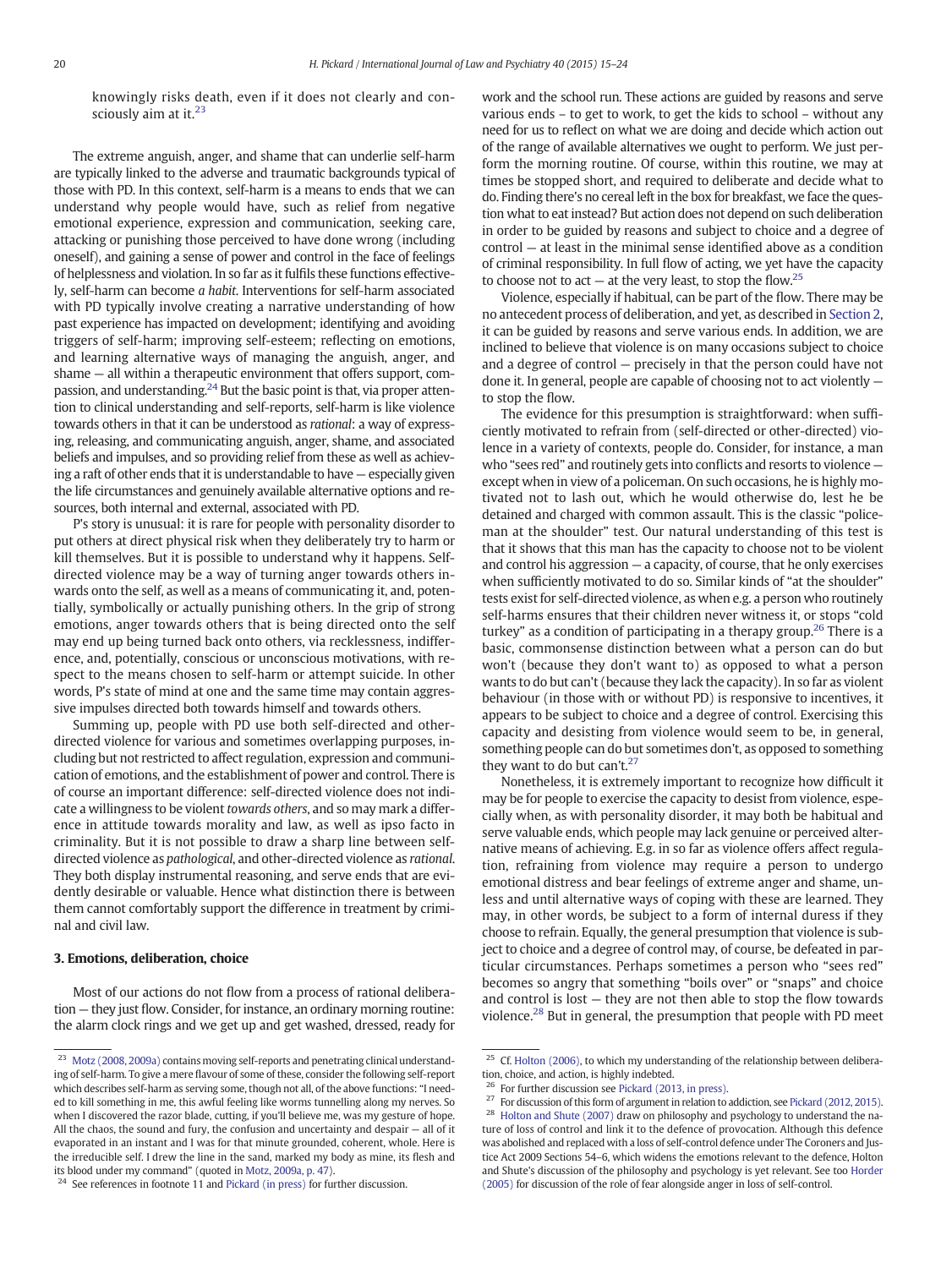the conditions for criminal responsibility with respect to violent crimes seems plausible, even if on particular occasions this is mitigated by internal duress or loss of control.

What now of mental capacity? Recall that the MCA understands mental capacity as a cognitive process involving the abilities to understand, retain, and weigh relevant information, to come to a decision for oneself. There are two standard concerns that might be thought to bear on whether people with PD possess mental capacity when risking serious harm to self. The first pertains to the nature of the desires and values they use in the cognitive process of deliberating. The second pertains to their underlying state of emotional distress. Let us take these in turn.

Weighing information requires a background set of desires or values for it to be weighed against. Although not encoded in the MCA, there is broad agreement within the relevant literature on mental capacity and autonomy that, following Brock and Buchanan, these desires and values must be stable and enduring commitments.<sup>29</sup> When people make decisions with serious consequences that appear to be unwise or against their best interests, these should not be based on whim. Tomorrow's regret offers a reason to override today's decision, as it provides an indication that the desires and values shaping the decision are not part of a person's authentic self or standing goals, but due to sudden impulse. A degree of diachronic continuity is therefore an important part of identifying the desires and values that shape autonomous decisions.<sup>30</sup> Signs of ambivalence and actions that are out of character offer evidence that this condition is not met.

Returning to P, as his story is told, there are signs of ambivalence. Despite claiming his mind was made up and no one could help, P made an emergency appointment with this doctor, in effect asking for help. Such ambivalence is important when considering self-harm and suicide in relation to PD. If a person is whole-heartedly committed to a course of action, they will usually try to avoid contact with people or services that might stand in their way. When people with PD voluntarily contact services that may prevent them from harming or killing themselves, there is reason to think they are not committed to doing so and hence to override treatment decisions.

However, people with PD may also try to avoid contact, or to indicate in advance that, if it does occur, they do not wish to be treated. This was so in Kerry Wooltorton's case, who was allowed to die from self-poisoning, having written a letter stating clearly that she did not wish to receive life-saving but only palliative treatment.<sup>31</sup> In some cases, there may be no signs of ambivalence or reason for thinking that the desires and values underlying the decision do not express stable and enduring commitments. Although people with PD (especially Emotionally Unstable PD) may be impulsive and reckless, with an unstable sense of self, the desire to self-harm may be relatively constant and pervasive. Indeed, people sometimes have a clear and strong commitment to killing themselves if life becomes unbearable, as this can offer control and solace — they know they have an escape from pain and suffering if and when they need it. $32$ 

In this respect, it matters that personality disorder is not understood as an illness or disease, but as internal to the kind of person someone is. For there is no "authentic" or "non-personality-disordered" self who possesses a stable sense of self-worth and is concerned for their future, to which we can appeal in order to explain why the self-destructive desires and values under consideration are not the person's own. Rather, as described in [Section 2](#page-3-0) above, people with personality disorder may devalue themselves tremendously, and have little commitment to life or wellbeing. Although there may be some cases where there is evidence that the desires and values underlying a decision are not stable and enduring commitments, in other cases this consideration cannot be adduced to override treatment decisions.

Consider next the second standard concern bearing on mental capacity, namely, the fact that people with PD who want to self-harm or kill themselves are typically in great emotional distress. Within clinical contexts, it is usually presumed that people with PD will pass a standard mental capacity assessment, even when emotionally distressed. This may be one reason why tools such as the Mac-CAT-T are rarely used: a recent preliminary study conducted by George Szmukler that administered the Mac-CAT-T to two personality disordered patients who refused treatment for self-harm found them to have capacity [\(Szmukler,](#page-10-0)  $2009$ ).<sup>33</sup> But despite this presumption, there may yet be concern that emotional distress nonetheless disrupts the ability to make autonomous decisions, and uncertainty as to whether the available tools accurately assess this.

This concern may arise in part because of the culturally prevalent conception of emotions as disturbances to reasoning and rationality. Indeed, in one of the rare cases where the MCA in addition to the MHA was considered by the courts as a basis for overriding treatment refusal, a personality disordered offender who attempted to self-harm by refusing food was determined to lack mental capacity, on grounds that his ability to weigh information "was impaired by the emotions and perceptions he had at the time … related to his personality disorder … His spectacles are blinkered … Although he weighs facts, his set of scales are not calibrated properly …" (R v Collins and Ashworth Hospital ex parte Brady, at para 59; my italics). $34$ Jodi Halpern has offered a similar argument with respect to the (nonpersonality disordered) case of Ms G, who refused post-operative care and subsequently died when her husband left her for another woman immediately after she had both her legs amputated. Halpern argues that Ms G's decision should have been overridden because the emotional trauma of these circumstances caused her to be unresponsive to evidence and unable to imaginatively think through future possibilities, including the possibility of finding future happiness without her husband.<sup>35</sup>

Emotions can indeed sometimes "blinker" our ability to deliberate. E.g. if we are so aroused that we find it difficult to retain information, or if our attention remains focused on certain features of our situation to the exclusion of others, as it arguably did with Ms G, who may well have been in a state of shock. On the other hand, there is increasing evidence that, in general, emotions are not disturbances to reasoning and rationality, but essential to the good working of all deliberative processes.36 Our emotions can guide us in making correct decisions before we are able to articulate our reasons or know why we are deciding as we are. $37$  Equally, our emotions can guide us away from our purportedly all-things-considered best judgments, showing us what we really ought to do when, as it happens, our deliberative processes have failed to be true to our authentic selves.<sup>38</sup> Within the literature on clinical ethics, it is increasingly acknowledged that emotions – including those which are extremely strong and distressing – can be responsive to and illuminating of real features of our situation that matter to us deeply, and so may help us come to better understand ourselves and decide what to do.<sup>39</sup> If the emotional distress of those with PD who want to

<sup>&</sup>lt;sup>29</sup> For discussion see [Buchanan and Brock \(1989\).](#page-9-0)

<sup>&</sup>lt;sup>30</sup> For discussion of the arguments and objections with respect to this position, see [Crai](#page-9-0)[gie \(2013\).](#page-9-0) Note that it is important to acknowledge that diachronic change in desires and values can be normal and part of a developing and authentic self.

 $31$  For discussion of the case see [David et al. \(2010\)](#page-9-0) and [Richardson \(2013\)](#page-10-0).

<sup>&</sup>lt;sup>32</sup> As described in Novel on Yellow Paper by Stevie [Smith \(1936\).](#page-10-0)

<sup>&</sup>lt;sup>33</sup> Intriguingly, Szmukler suggests that the process of administering the test was itself therapeutic — offering the patients a quantity of time and quality of engagement that is rare, and which may indeed have enabled them to better think through their decisions to refuse treatment.

For discussion of this case, see [Peay \(2011a, 2011b\)](#page-10-0).

<sup>35</sup> [Halpern \(2012\)](#page-9-0). For discussion see [Craigie \(2013\)](#page-9-0) and [Mackenzie and Watts \(2011\)](#page-10-0). <sup>36</sup> For the classic discussion of these findings written for a general audience, see [Damasio](#page-9-0)

[<sup>\(1994\)</sup>](#page-9-0). <sup>37</sup> For the classic study supporting this finding, see [Bechara, Damasio, Tranel, and](#page-9-0) [Damasio \(1997\)](#page-9-0); see also [Kahneman \(2011\).](#page-9-0)

<sup>&</sup>lt;sup>38</sup> For an important discussion of this phenomenon replete with well-crafted and rich examples, see [Arpaly \(2003\)](#page-9-0), especially chapter 2. See too [Jones \(2004\)](#page-9-0).

<sup>39</sup> Cf. [Charland \(1998, 2011\),](#page-9-0) [Halpern \(2012\)](#page-9-0), and [Mackenzie and Watts \(2011\).](#page-10-0)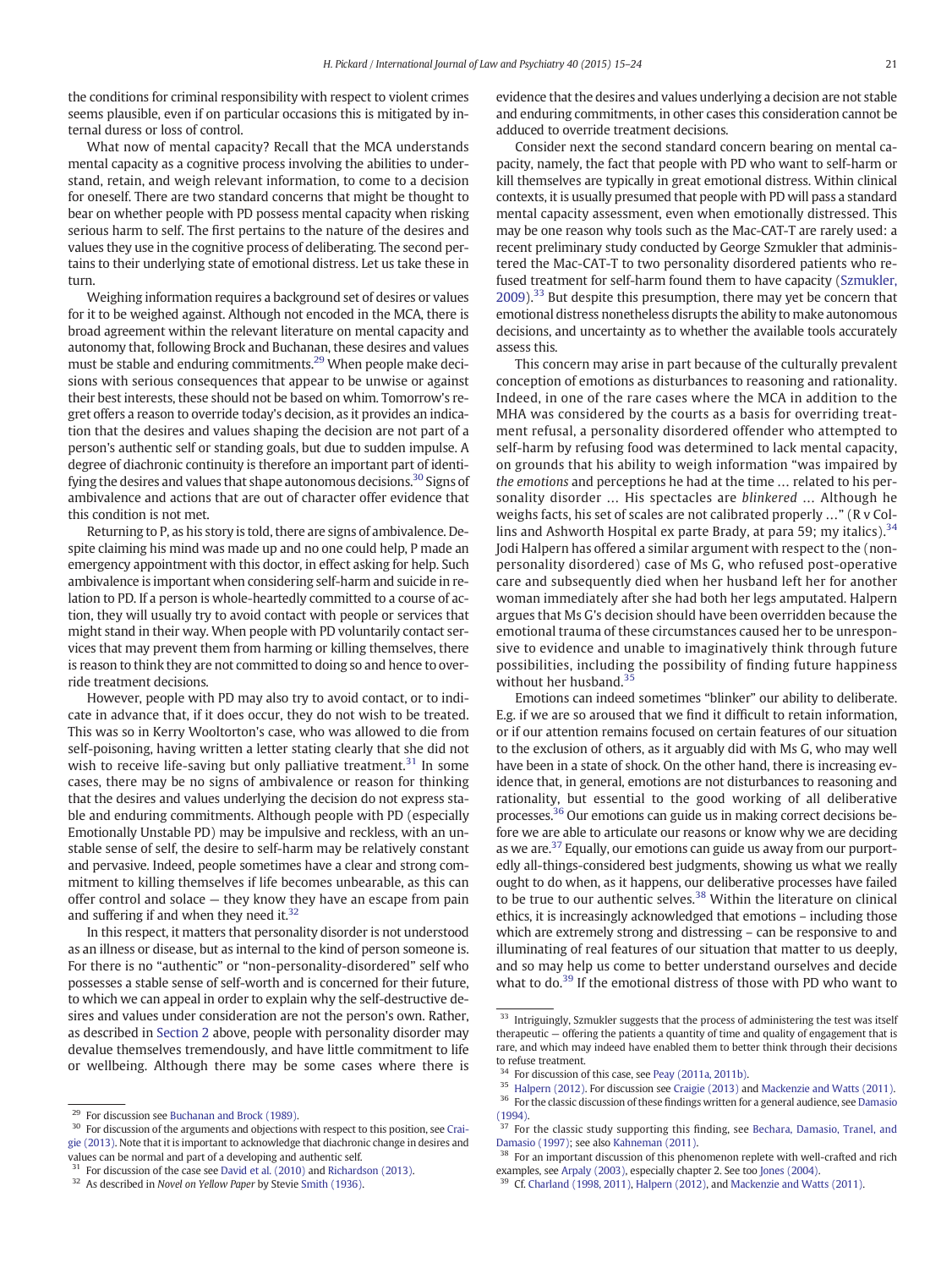<span id="page-8-0"></span>self-harm or commit suicide is adduced as sufficient grounds for overriding treatment decisions, whether this argument is offered in principle or alternatively in accordance with the law as currently encoded by the MCA, that can only be because something particular about their emotional state impairs the capacity for autonomous rational deliberation. What could this be?

In discussing Ms G, Robin Mackenzie and John Watts write: "The tragedy is that in this case therapy or treatment [e.g. for emotional trauma] might have corrected her assumptions regarding future quality of life, and a decision to accept the lifesaving treatment might have resulted" ([Mackenzie and Watts, 2011, p. 33\)](#page-10-0). The suggestion is that Ms G's emotionally traumatised state rendered her incapable of seeing any possibility of future happiness, while had she not refused treatment, but instead continued to live and received therapy, she would have been able to make a more accurate assessment. Transposing this suggestion to the present context suggests that the great emotional distress experienced by people with PD who self-harm or attempt suicide renders them incapable of seeing any possibility of future happiness — when a more accurate assessment would admit hope and that treatment for their personality disorder could help them to see this. In other words, the grounds for overriding treatment refusal would depend on their emotional state blinding them to the genuine possibility of a better life. Arguably, from the perspective of the law as currently encoded by the MCA, this could call into question their ability to understand the information relevant to their decision in an adequate manner.

However, there are two grave difficulties with this suggestion. First, there may realistically be very little hope of a genuine possibility of future happiness. Personality disorder is enduring and pervasive, and people may have been living with great emotional distress, pain, and suffering for years if not indeed decades. The inductive evidence may be overwhelmingly in favour of the belief that there is little hope for improvement let alone recovery, and every reason for despair.<sup>40</sup> Second, such possibility as there is likely depends on the provision of effective treatment, no doubt alongside social support, and educational, and occupational opportunities. Although, as described in [Section 2](#page-3-0) there is increasing evidence that personality disorder can be treated through a range of psychological interventions, there is a striking lack of provision of services. Many people with personality disorder simply do not have access to specialist treatment, adequate social support, or meaningful training and work opportunities.

Judgements of mental capacity and criminal responsibility must of course be made on a case-by-case basis. Ambivalence, unstable desires and values, and emotions which blind people to genuine future possibilities, can provide grounds for questioning mental capacity and potentially overriding treatment decisions under current law. Equally, emotions can impact on the capacity for choice and control, mitigating criminal responsibility. But, in many cases, people with PD who engage in self-directed violence are likely to possess mental capacity, and those who engage in other-directed violence are likely to meet the conditions for criminal responsibility. There is therefore no avoiding the impression that people with personality disorder, like P, can get a raw deal: deemed sufficiently mentally well to be punished under criminal law, but not sufficiently mentally well to retain the right to make their own treatment decisions during period of high risk, despite the fact that they possess mental capacity to do so. Their autonomy is respected by one branch of the law while disregarded by another. Aside from the possibility of significant legal reform in either branch of law, what can we do to address this situation within the confines of current legislation?

#### 4. Addressing the ethical dilemma: pragmatism, beneficence, and autonomy

These "awkward questions" for the law have arisen not only because of the complexity of personality disorder, but because of our response to this complexity. On the one hand, we do not want to stand by and idly watch as people self-harm and die. Many of us despair that members of our society suffer the high levels of psychological distress and social marginalization typical of PD. This sentiment may be compounded when we recognize the contribution of underprivileged backgrounds of extreme psycho-social and economic adversity, often containing childhood trauma, abuse and neglect. It may also be particularly strong in clinical staff, who have chosen a profession guided by a duty of care: when the MHA is used to involuntarily admit people with PD to hospital at risk of self-harm or suicide, it may well be done out of genuine benevolence and concern. But, on the other hand, as a society we have not succeeded in addressing social and economic inequality and childhood mistreatment, or provided adequate specialist treatment, social support, and educational and occupational opportunities for those with PD.

The Review of the Mental Health Act 1983 asserts: "The Committee is convinced that if society is to impose a duty to comply with care and treatment on some of those who suffer from mental disorder it must impose a parallel duty on health and social care authorities to provide an appropriate standard of care and treatment for those sub-ject to compulsion" [\(Richardson et al., 1999, p. 1](#page-10-0)). The NICE Guidelines for Self-harm: the short-term physical and psychological management and secondary prevention of self-harm in primary and secondary care are explicit that the standard and experience of care is frequently unacceptable ([NICE, 2004\)](#page-10-0). People with PD have a high frequency of hospital admission: they may be (voluntarily or involuntarily) admitted to hospital in periods of high risk, but then discharged when risk is lower but without any change in personality or plan for treatment. Moreover, when the admission is involuntary, they may understandably resent the intrusion and reject what limited help exists, so that relationships with clinical staff are worsened, potentially even evoking early life experiences of coercion and mistreatment. The use of the MHA to involuntarily detain people with PD who possess mental capacity in order to protect them from selfdirected violence may be motivated by benevolence and concern, but it is arguably not only discriminatory in failing to respect the autonomy of those with mental disorder but in other ways unethical: relieving our collective conscience of the burden of self-harm and suicide, but doing little to genuinely help those who are violent towards themselves.

The solution to this ethical dilemma is in principle, if not in practice, straightforward: improve the provision of specialist treatment, social support, and life opportunities for those with PD, as mandated by The Review of the Mental Health Act 1983.

This would have two related effects. First, it would allow involuntary detention under a Section of the MHA not only to serve the short-term end of averting self-directed violence, but also the long-term end of providing treatment which offered the possibility of genuine improvement and recovery. The harm of failing to respect autonomy, which such uses of the MHA arguably perpetrate, could then be counter-balanced by the potential lasting good of this outcome.

Second, it could potentially offer grounds for justifiably overriding treatment decisions under the MCA, based on concerns about mental incapacity. The difficulty transposing the insights from Ms G's case to people with PD is due to the fact that there may be little hope for improvement let alone recovery, in absence of the provision of effective treatment, social support, and better life opportunities. If we undertake to provide these as a condition of using the MHA to involuntary detain those with personality disorder at risk of harm to self, and communicate this during the process of doing so, we transform the future possibilities

<sup>&</sup>lt;sup>40</sup> For discussion of how treatment for personality disorder requires finding hope in face of this evidence and how narrative can be a useful clinical tool in doing so, see [Pickard](#page-10-0) [\(2014\)](#page-10-0).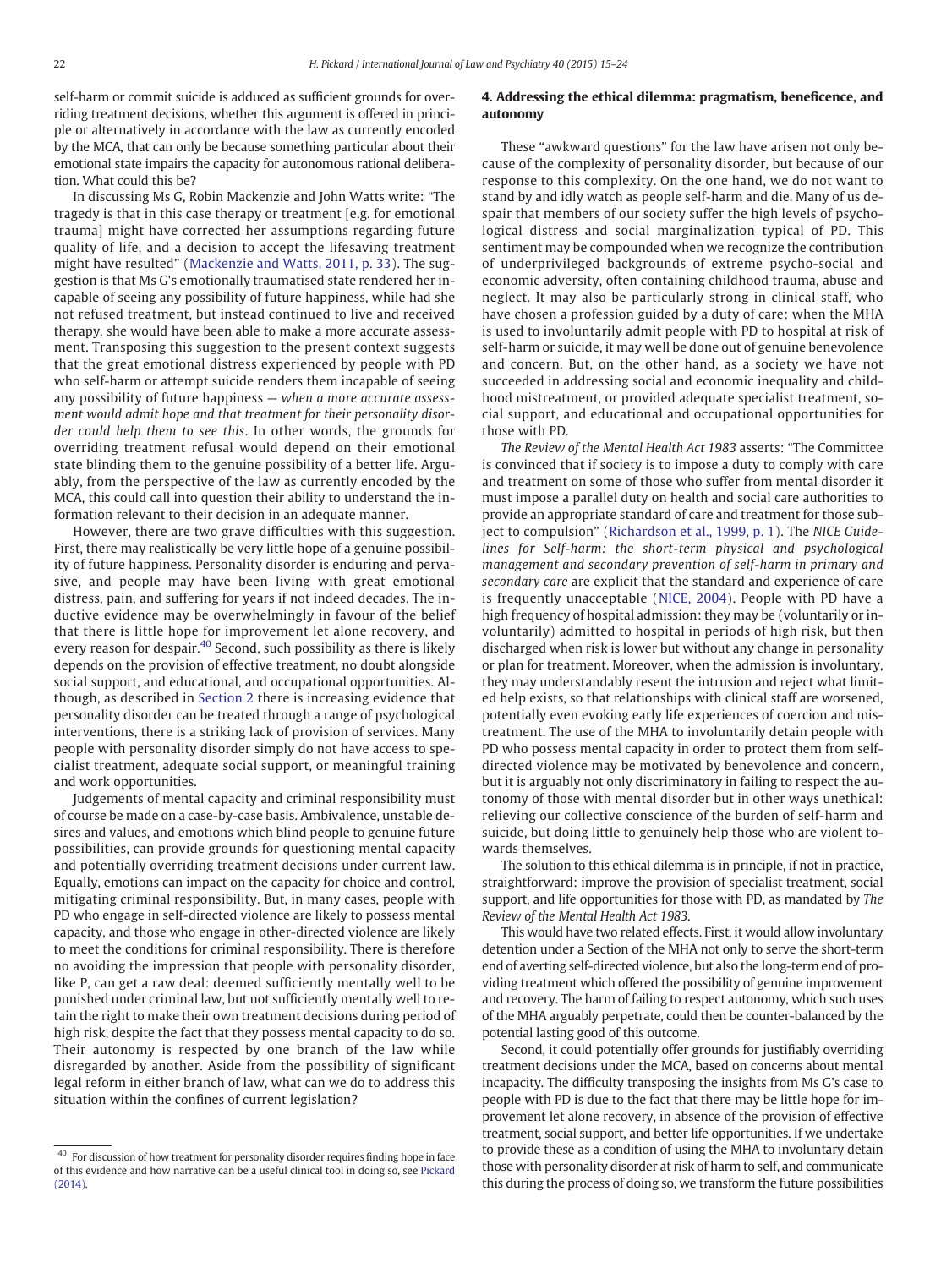<span id="page-9-0"></span>that exist. A person who, during this process, was blinded to these possibilities due to emotional distress and did not weigh them in the decision to refuse hospital admission and treatment would therefore be unresponsive to (newly available) evidence and unable to imaginatively think through (newly available) future possibilities. Grounds for overriding treatment refusal under the MCA might therefore exist, and help to ethically justify involuntary hospital admission under a Section of the MHA — given, that is, that we were indeed committed to genuinely providing these resources in the particular case at hand, and communicated this effectively to the person.<sup>41</sup>

Although the MHA grants the power to involuntarily detain and compulsorily treat, psychological treatment for PD requires cooperation to be effective. People with PD must work to change or better manage problematic personality traits, which requires willing participation, motivation and resolve, as well as positive relationships with staff. Clinical skill in framing choices, respecting autonomy, and establishing trust in order to support decision-making, is important when working to engage people with PD whose risk is high. For hospital admission and specialist treatment is much more likely to be accepted and effective if presented as an offer rather than a threat. Hence, although the ethical dilemma described above can be addressed by the provision of specialist treatment, social support, and life opportunities together with the sincere and clinically skilled offer of these during the process of detaining someone under a Section, there may be no clinical and correspondingly ethical value in compulsorily treating people with PD if they continue to refuse treatment post-admission, as outcomes are likely to be poor. Indeed, compelling treatment in this context could be seen to compound the failure to respect autonomy, rather than serving to counter-balance it with the possibility of a positive outcome.<sup>42</sup>

The moral of P's story is this: it can be vexingly difficult to establish, in any particular case, whether a person with PD has mental capacity or meets the conditions for criminal responsibility. When the violence is self-directed, we may find ourselves inclined to intervene benevolently but also paternalistically, even when our best guess is that mental capacity is retained, and seek an involuntarily admission to hospital under a Section of the MHA despite the failure to respect autonomy this may perpetrate. When the violence is other-directed, we may find ourselves inclined to punish, even when our best guess is that the underlying state of mind may, at least in part, make the action less than fully autonomous and hence mitigate criminal responsibility. It may be unrealistic to think these responses or either branch of the law are likely to change. But we can begin to address the tension and circumvent at least some of the ethical problems raised, even in the face of uncertainty as to the person's underlying state of mind, by doing what a principle of beneficence recommends in any case: when we intervene in the life of a person who suffers from personality disorder to limit self-directed violence, or to punish other-directed violence,<sup>43</sup> we simultaneously commit to providing the necessary resources to make their life better.

#### Acknowledgements

I would like to thank participants at the Institute of Philosophy Workshop on Mental Capacity and Legal Responsibility organized by Jillian Craigie for discussion of these issues; Camillia Kong, Nicola Lacey, Matt Matravers, Steve Pearce, Jill Peay, Ian Phillips, Genevra Richardson, and an anonymous referee for the journal, for very helpful comments on the article; and Jocelyn Pickard for research assistance. I would also like to acknowledge my indebtedness to Jill Peay more generally, whose work on personality disorder and the law has influenced me greatly, and from whom I have learned a great deal in discussion. This research is funded by the Wellcome Trust [grant number 090768].

#### References

- Adshead, G. (1997). [Written on the body: Deliberate self-harm and violence. In E. V.](http://refhub.elsevier.com/S0160-2527(15)00072-2/rf0005) Welldon, & C. van Velson (Eds.), [A practical guide to forensic psychotherapy](http://refhub.elsevier.com/S0160-2527(15)00072-2/rf0005) (pp. 167–[192\). London: Jessica Kingsley.](http://refhub.elsevier.com/S0160-2527(15)00072-2/rf0005)
- American Psychiatric Association (1994). [Diagnostic and statistical manual of mental disor](http://refhub.elsevier.com/S0160-2527(15)00072-2/rf0010)ders [\(4th ed.\). Washington, DC: American Psychiatric Association.](http://refhub.elsevier.com/S0160-2527(15)00072-2/rf0010)
- American Psychiatric Association (2013). [Diagnostic and statistical manual of mental disor](http://refhub.elsevier.com/S0160-2527(15)00072-2/rf0015)ders [\(5th ed.\). Washington, DC: American Psychiatric Association.](http://refhub.elsevier.com/S0160-2527(15)00072-2/rf0015)
- Arpaly, N. (2003). [Unprincipled virtue: An inquiry into moral agency.](http://refhub.elsevier.com/S0160-2527(15)00072-2/rf0020) New York: Oxford [University Press.](http://refhub.elsevier.com/S0160-2527(15)00072-2/rf0020)
- Ashworth, A. (2009). Principles of criminal law [\(6th ed.\). Oxford: Oxford University Press.](http://refhub.elsevier.com/S0160-2527(15)00072-2/rf0025) Beauchamp, T. L., & Childress, J. F. (2009). [Principles of biomedical ethics](http://refhub.elsevier.com/S0160-2527(15)00072-2/rf0030) (6th ed.). New [York: Oxford University Press.](http://refhub.elsevier.com/S0160-2527(15)00072-2/rf0030)
- Bechara, A., Damasio, H., Tranel, D., & Damasio, A. R. (1997). [Deciding advantageously be](http://refhub.elsevier.com/S0160-2527(15)00072-2/rf0035)[fore knowing the advantageous strategy.](http://refhub.elsevier.com/S0160-2527(15)00072-2/rf0035) Science, 275, 1293–1295.
- Blair, J., Mitchell, D., & Blair, K. (2005). [The psychopath: Emotion and the brain.](http://refhub.elsevier.com/S0160-2527(15)00072-2/rf0040) Malden, MA: [Blackwell.](http://refhub.elsevier.com/S0160-2527(15)00072-2/rf0040)
- Buchanan, A. E., & Brock, D. W. (1989). Deciding for others. [Cambridge: Cambridge Univer](http://refhub.elsevier.com/S0160-2527(15)00072-2/rf0045)[sity Press.](http://refhub.elsevier.com/S0160-2527(15)00072-2/rf0045)
- Charland, L. C. (1998). [Is Mr Spock mentally competent? Competence to consent and](http://refhub.elsevier.com/S0160-2527(15)00072-2/rf0050) emotion. [Philosophy, Psychiatry and Psychology](http://refhub.elsevier.com/S0160-2527(15)00072-2/rf0050), 5, 67–81.
- Charland, L. C. (2011). [Moral undertow and the passions: Two challenges for contempo](http://refhub.elsevier.com/S0160-2527(15)00072-2/rf0055)[rary emotion regulation.](http://refhub.elsevier.com/S0160-2527(15)00072-2/rf0055) Emotion Review, 3, 83–91.
- Coid, J., Tang, M., Roberts, A., Ullrich, S., Moran, P., Bebbington, P., et al. (2006). [Violence](http://refhub.elsevier.com/S0160-2527(15)00072-2/rf0060) [and psychiatric morbidity in a national household population: A report from the](http://refhub.elsevier.com/S0160-2527(15)00072-2/rf0060) British Household Survey. [American Journal of Epidemiology](http://refhub.elsevier.com/S0160-2527(15)00072-2/rf0060), 164, 1199–1208.
- Craigie, J. (2013). [Capacity, value neutrality and the ability to consider the future.](http://refhub.elsevier.com/S0160-2527(15)00072-2/rf0070) [International Journal of Law in Context](http://refhub.elsevier.com/S0160-2527(15)00072-2/rf0070), 9, 4–19.
- Damasio, A. (1994). [Descartes' error: Emotion, reason, and the human brain.](http://refhub.elsevier.com/S0160-2527(15)00072-2/rf0080) New York: [Putnam.](http://refhub.elsevier.com/S0160-2527(15)00072-2/rf0080)
- David, A., Hotopf, M., Moran, P., Owen, G., Szmukler, G., & Richardson, G. (2010). [Mentally](http://refhub.elsevier.com/S0160-2527(15)00072-2/rf0075) [disordered or lacking capacity? Lessons for management of serious deliberate self](http://refhub.elsevier.com/S0160-2527(15)00072-2/rf0075) harm. [British Medical Journal](http://refhub.elsevier.com/S0160-2527(15)00072-2/rf0075), 341, c4489.
- Dunn, M., Maughan, D., Hope, T., Canvin, K., Rugkasa, J., Sinclair, J., et al. (2012). [Threats](http://refhub.elsevier.com/S0160-2527(15)00072-2/rf0085) [and offers in community mental healthcare.](http://refhub.elsevier.com/S0160-2527(15)00072-2/rf0085) Journal of Medical Ethics, 38, 204–209.
- Favazza, A. (1987). Bodies under siege. [Baltimore: John Hopkins University Press.](http://refhub.elsevier.com/S0160-2527(15)00072-2/rf0090) Fincham, B., Langer, S., Scourfield, J., & Shiner, M. (2011). [Understanding suicide: A](http://refhub.elsevier.com/S0160-2527(15)00072-2/rf0095)
- sociologial autopsy. [New York: Palgrave MacMillan.](http://refhub.elsevier.com/S0160-2527(15)00072-2/rf0095)
- Freud, A. (1992). [The ego and the mechanisms of defence.](http://refhub.elsevier.com/S0160-2527(15)00072-2/rf0390) London: Karnac Books (Original [work published in 1936\).](http://refhub.elsevier.com/S0160-2527(15)00072-2/rf0390)
- Halpern, J. (2012). When concretized emotion [Belief complexes derail decision-making](http://refhub.elsevier.com/S0160-2527(15)00072-2/rf0395) [capacity.](http://refhub.elsevier.com/S0160-2527(15)00072-2/rf0395) Bioethics, 26, 108–116.
- Hart, H. L. A. (2008). [Punishment and responsibility. In J. Gardner \(Ed.\), \(2nd ed.\). Oxford:](http://refhub.elsevier.com/S0160-2527(15)00072-2/rf0400) [Clarendon Press \(Original work published in 1968\).](http://refhub.elsevier.com/S0160-2527(15)00072-2/rf0400)
- Hawton, K., Saunders, K. E. A., & O'Connor, R. C. (2012). [Self-harm and suicide in adoles](http://refhub.elsevier.com/S0160-2527(15)00072-2/rf0105)cents. [The Lancet](http://refhub.elsevier.com/S0160-2527(15)00072-2/rf0105), 379, 2373–2382.
- Hayward, M., & Moran, P. (2008). [Comorbidity of personality disorders and mental ill](http://refhub.elsevier.com/S0160-2527(15)00072-2/rf0110)nesses. [Psychiatry](http://refhub.elsevier.com/S0160-2527(15)00072-2/rf0110), 7, 102–104.
- Holton, R. (2006). The act of choice. [Philosophers' Imprint](http://refhub.elsevier.com/S0160-2527(15)00072-2/rf0115), 6, 1–15.
- Holton, R. (2010). [Disentangling the will. In R. F. Baumeister, A. R. Mele, & K. D. Vohs](http://refhub.elsevier.com/S0160-2527(15)00072-2/rf0120) (Eds.), [Free will and consciousness: How might they work?](http://refhub.elsevier.com/S0160-2527(15)00072-2/rf0120) (pp. 82–100). New York: [Oxford University Press.](http://refhub.elsevier.com/S0160-2527(15)00072-2/rf0120)
- Holton, R., & Shute, S. (2007). [Self-control in the modern provocation defence.](http://refhub.elsevier.com/S0160-2527(15)00072-2/rf0125) Oxford [Journal of Legal Studies](http://refhub.elsevier.com/S0160-2527(15)00072-2/rf0125), 27, 49–74.
- Hope, T. (2004). [Medical ethics: A very short introduction.](http://refhub.elsevier.com/S0160-2527(15)00072-2/rf0130) Oxford: Oxford University Press. Horder, J. (2005). [Reshaping the subjective element in the provocation defence.](http://refhub.elsevier.com/S0160-2527(15)00072-2/rf0135) Oxford [Journal of Legal Studies](http://refhub.elsevier.com/S0160-2527(15)00072-2/rf0135), 25, 123–140.
- Howells, K. (2009). [Angry affect, aggression, and personality disorder. In M. McMurran, &](http://refhub.elsevier.com/S0160-2527(15)00072-2/rf0140) R. C. Howard (Eds.), [Personality, personality disorder, and violence](http://refhub.elsevier.com/S0160-2527(15)00072-2/rf0140) (pp. 191–212). [Chichester: John Wiley & Sons.](http://refhub.elsevier.com/S0160-2527(15)00072-2/rf0140)
- Jang, K., & Vernon, P. (2001). [Genetics. In W. J. Livesley \(Ed.\),](http://refhub.elsevier.com/S0160-2527(15)00072-2/rf0145) Handbook of personality disorders (pp. 231–[241\). New York: Guildford Press.](http://refhub.elsevier.com/S0160-2527(15)00072-2/rf0145)
- Jones, K. (2004). [Emotional rationality as practical rationality. In C. Calhoun \(Ed.\),](http://refhub.elsevier.com/S0160-2527(15)00072-2/rf0150) Setting [the moral compass: Essays by women philosophers](http://refhub.elsevier.com/S0160-2527(15)00072-2/rf0150) (pp. 332–352). New York: Oxford [University Press.](http://refhub.elsevier.com/S0160-2527(15)00072-2/rf0150)
- Kahneman, D. (2011). [Thinking, fast and slow.](http://refhub.elsevier.com/S0160-2527(15)00072-2/rf0155) London: Penguin.
- Klonsky, E. D. (2007). [The functions of deliberate self-injury: A review of the evidence.](http://refhub.elsevier.com/S0160-2527(15)00072-2/rf0160) [Clinical Psychology Review](http://refhub.elsevier.com/S0160-2527(15)00072-2/rf0160), 27, 226–239.

<sup>&</sup>lt;sup>41</sup> Note that an argument with a similar conclusion can be made with respect to our obligations towards people with PD whose violence is other-directed. Given the backgrounds of extreme psycho-social and economic adversity typical of those with PD, our right to hold such offenders to account and punish may be predicated on a commitment to provision of adequate therapeutic and social, educational, and work opportunities that aim towards rehabilitation and reintegration – a very far cry from the present state of the criminal justice system. See [Lacey and Pickard \(2013, 2015\)](#page-10-0).

<sup>&</sup>lt;sup>42</sup> For discussion of the nature of effective therapy for PD see [NIMHE \(2003\), NICE \(2004,](#page-10-0) [2011\),](#page-10-0) [Pearce and Pickard \(2010\),](#page-10-0) [Pickard \(2013, 2015\)](#page-10-0), and [Wood et al. \(2014\).](#page-10-0) For an exservice user perspective, see [Ward \(2013\)](#page-10-0) for a commentary on [Pickard \(2013\).](#page-10-0) It is interesting to note the resonance between the clinical skills needed to support decision-making for those with PD, and the obligations on the state to support and enable decision-making of vulnerable people as articulated in the Convention on the Rights of Persons with Disabilities (CRPD). Cf. too The Review of the Mental Health Act Section 7.24 [\(Richardson et al., 1999,](#page-10-0) [p. 95](#page-10-0)). For an extremely helpful discussion of threats and offers in mental health care, see Dunn et al. (2012).

<sup>43</sup> See fn 41.